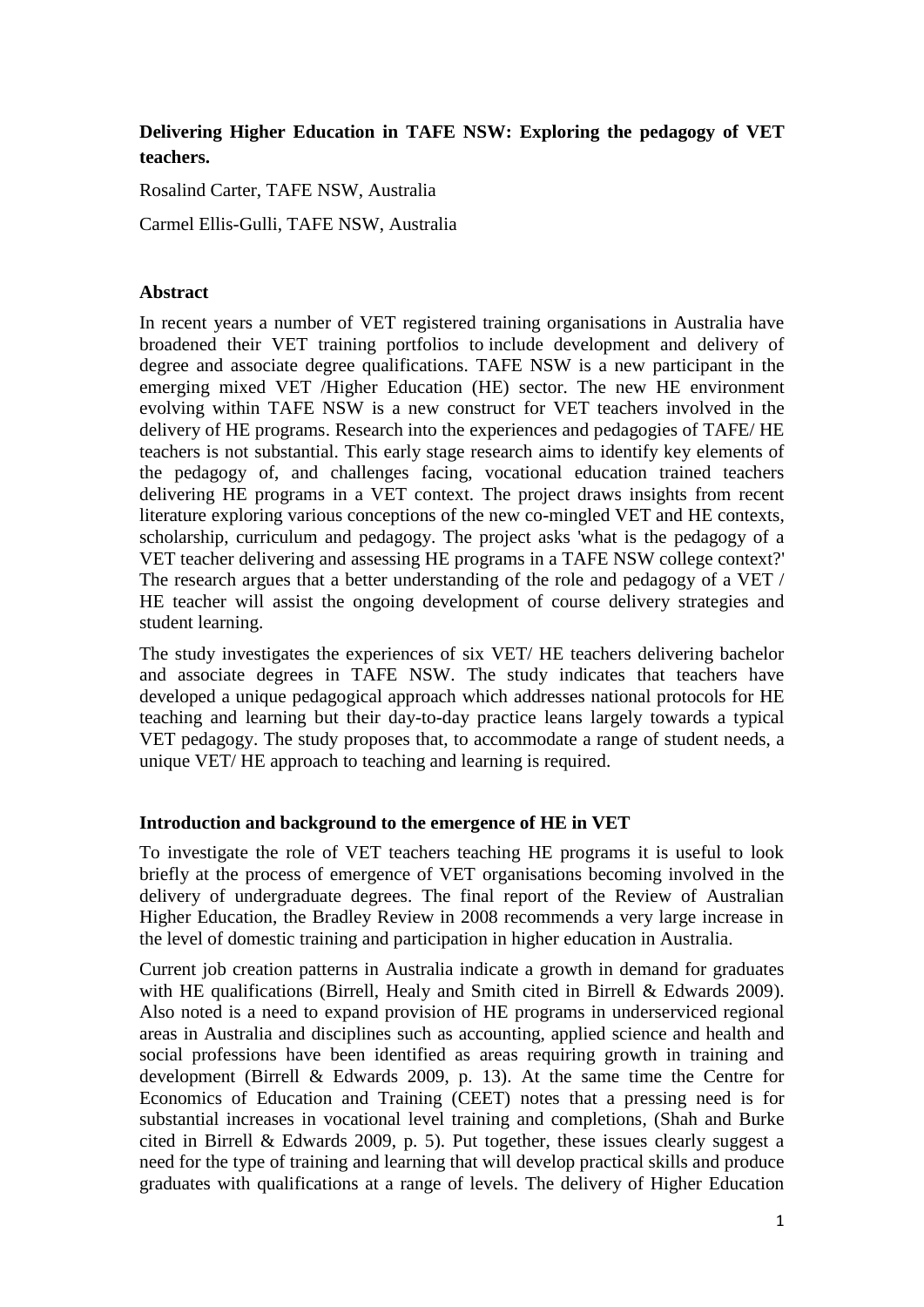through VET institutes, or in the emerging mixed-sector where institutions deliver both VET and HE programs, is one way to contribute to addressing this emerging new need to increase participation in HE in Australia.

TAFE NSW currently offers a range of applied HE degrees in disciplines such as Child Studies, Accounting, Information Technology, Engineering and in some niche market areas such as Interior Design, 3D Art Animation and Financial Planning [\(Technical and Further Education NSW 2014\)](#page-9-1). TAFE NSW HE program curriculum is grounded in practice based applications with work experience and internships forming part of the course delivery in most courses [\(TAFE NSW Higher Education](#page-9-2)  [2011\)](#page-9-2). TAFE NSW also offers several undergraduate and post graduate degrees on behalf of other Australian universities.

In TAFE NSW, HE courses are delivered side-by-side with VET delivery in or through VET colleges in VET classrooms and online forums. Taking Moodie and Wheelahan's [\(Moodie & Wheelahan 2009, p. 362\)](#page-9-3) classification of VET and HE institutions, TAFE NSW is still very much a single sector VET institution; not yet enrolling sufficient numbers of HE students to equate to a 'mixed sector' or dualsector organisation as have been developing in States such as Victoria and Queensland. Nevertheless, the traditional lines that once defined and separated the VET and the HE sectors in NSW are blurring and fragmenting as the two sectors diversity their course offerings and as both widen their presence in the tertiary education market.

Recent literature notes that the sectoral boundaries between HE and VET in states other than NSW are becoming less distinct in a range of areas, not just in delivery. For example, the nature of what constitutes 'scholarship', 'research' and 'scholarly culture' in mixed-sector institutions are issues which need to be more carefully considered [\(Williams, Goulding & Seddon 2013, p. 10\)](#page-9-4). Williams, Goulding and Seddon note that this is particularly evident in mixed-sector VET institutions, where the dominant legacy of VET culture and practice confronts new expectations about scholarly practice (teaching and pedagogy), which is rooted in higher education traditions. They go on to suggest that scholarly practice is both a consequence and an expression of the institutionalised 'sectoral distinctions and cultural hierarchies' in higher and vocational education.

In the present research project the development of a teacher's HE pedagogy is considered one of the various elements which constitute 'scholarly practice' in HE. The mixed sector environment suggests, at the outset, that teachers need to operate within two separate pedagogical frameworks. This, in itself, is not a problem. But what is not well understood is *how* VET HE teachers operate when they wear two distinct pedagogical 'hats'. This research project inquires into this experience. The study proposes that a better understanding of how teachers operate and the challenges they face within a mixed sector context will assist TAFE NSW to develop future HE delivery, assessment and staff professional development strategies. The key objective is to strengthen outcomes for HE learners in VET. The primary research question guiding this study is 'What is the pedagogy of a VET teacher delivering and assessing HE courses in the TAFE NSW / HE context?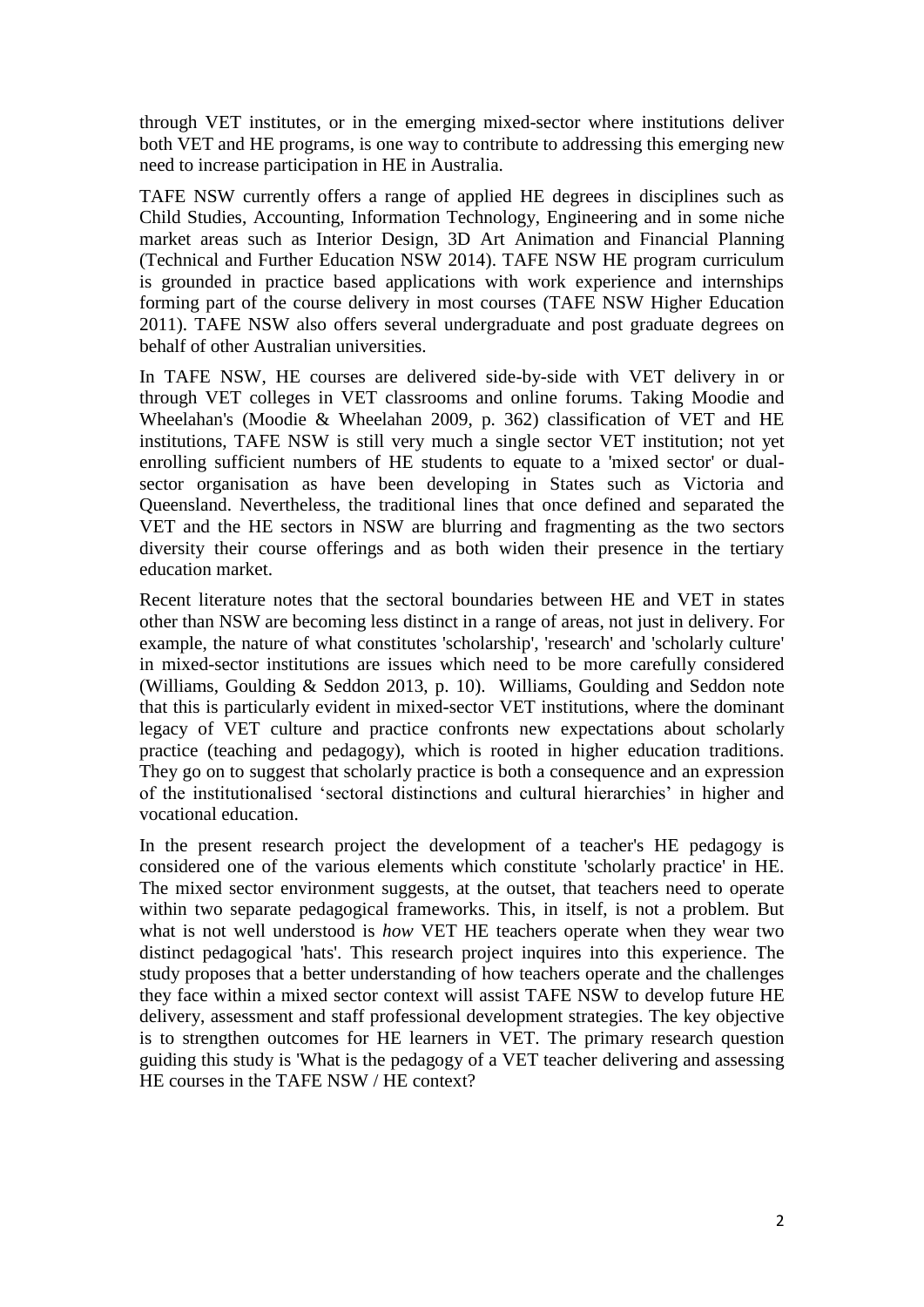# **Literature informing the study**

The following sections introduce and summarise a number of key issues raised in recent literature which relate to the development of HE teaching pedagogies and teachers' scholarly practices.

# *Teaching skills and curriculum in the changing tertiary environment.*

This research project is located in the broad fields of teaching in higher education and vocational education and training. A new 'world order' is emerging in both the VET and HE sectors which is driven by demands for more customised and individualised products and services [\(Pillay & Elliot 2001, p. 8\)](#page-9-5). The new context is also influencing the types of skills that are valued in education and how individuals develop the types of competencies required to operate in this new context [\(Pillay & Elliot 2001\)](#page-9-5).

The VET sector, and to a lesser extent the HE sector, are both characterised by demands for employment focussed training, transferable skills and mobility, individualised training methods and supportive and practical applications for learning. Pillay and Elliot [\(2001\)](#page-9-5) and Billett [\(2006a cited in Billett 2009, p. 831\)](#page-9-6) suggest that it will be the teaching of skills such as critical thinking and the ability to rationalise issues and work with uncertainty that will perhaps be the most important assets that individuals will need to acquire to navigate across occupations and to succeed in the next century. New lenses are needed through which to view and develop new ways of learning and working in competitive and often contradictory environments but little has been written about the implications of this new competitive environment on education, pedagogies, curriculum and the development of critical thought in educational reasoning Pillay and Elliot [\(2001, p. 12\)](#page-9-5).

# *Typical VET curriculum and pedagogical framework*

A typical VET curriculum and underpinning VET pedagogy is characterised by teaching practices which support learning through practice and developing compartmentalised competencies and skills for immediate outcomes such as employment [\(Pillay & Elliot 2001, p. 19\)](#page-9-5). Since the national sectoral reforms of the 1990s VET pedagogy has been informed by competency based training and the delivery of national training packages. Pardy and Seddon [\(2011, p. 59\)](#page-9-7) argue that this type of delivery compels knowledge to be less explicit than is required in HE. They suggest that ways of knowing in VET are embedded in skills which are required for employment …and specified in competency standards. Unlike the assessment of knowledge in the HE sector, tacit and skill based competencies are not measured or graded in VET [\(Pardy & Seddon 2011, p. 59\)](#page-9-7). Similarly Moodie and Wheelahan [\(2009, p. 360\)](#page-9-3) argue that VET competency based training is, overall, contextually specific and is intended to build knowledge that is required to undertake a work role or work task to a specific standard. Moodie and Wheelahan note that VET qualifications are reduced to numerous specific tasks and the transmission of knowledge takes place through high levels of student interaction and frequent opportunities for discussion and questioning. They also point out that study skills and theoretical knowledge, which are generally needed to progress to further study in HE, are not workplace competencies and so are not included in the outcomes of VET qualifications.

In response to the challenging new context of training and learning, a range of pedagogies have evolved which promote student centred and self-regulated learning,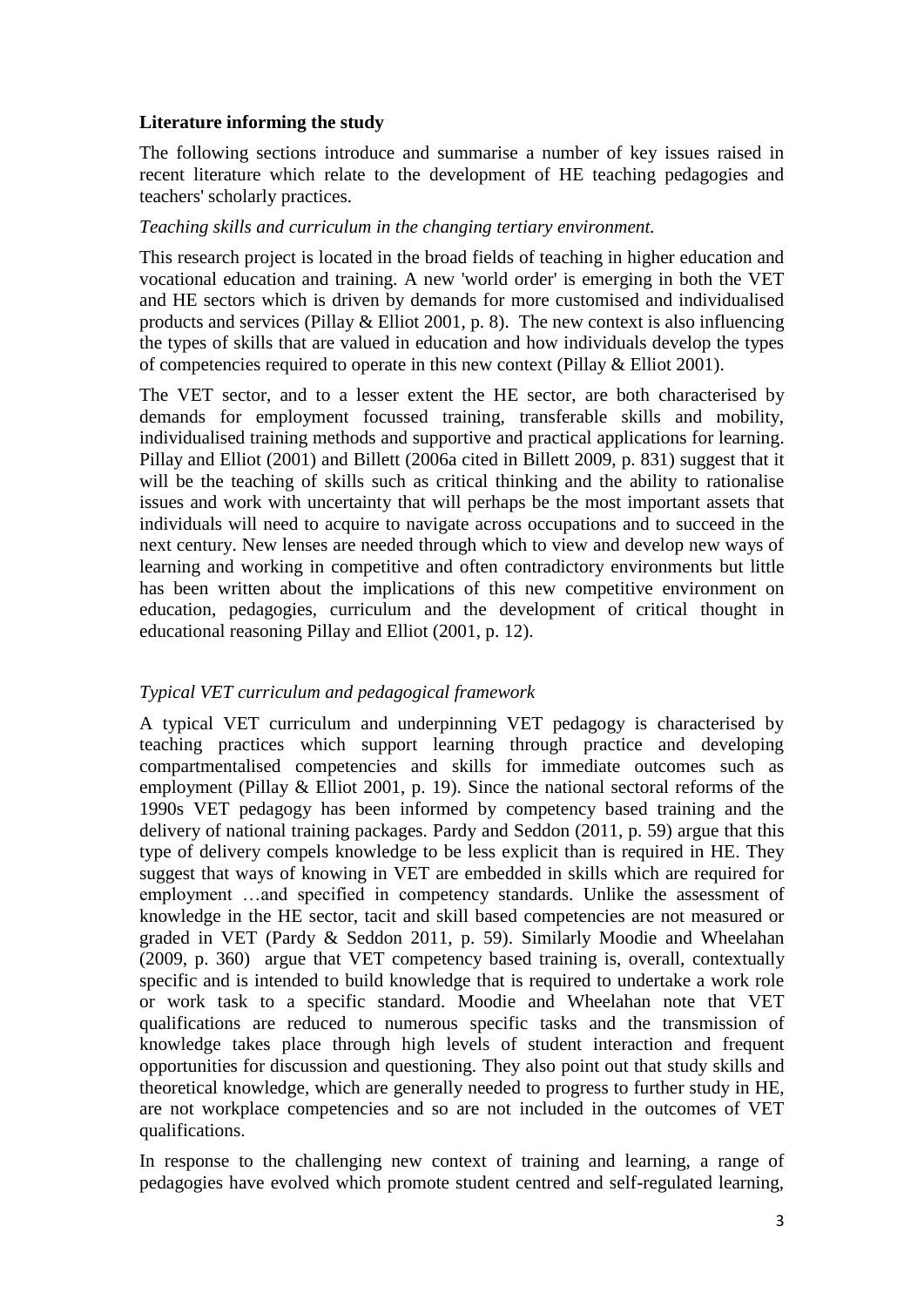transformational learning and learner empowerment [\(Pillay & Elliot 2001, p. 15\)](#page-9-5). But Pillay and Elliot [\(2001, p. 16\)](#page-9-5) also point out that these types of pedagogical models have implied a type of universality and absoluteness. They argue that new pedagogies are needed which better recognise and integrate formal and informal learning, the value of learning networks that cross institutional boundaries, promote questioning, challenge beliefs, develop critical thinking and reasoning and recognise different types of knowledge [\(Pillay & Elliot 2001, p. 19\)](#page-9-5).

# *The current HE curriculum and pedagogical context*

The Australian Tertiary Education Quality Standards Agency [\(2014\)](#page-9-8) sets out its expectations for HE teaching. These include requirements for teachers to acquire a sound understanding of current scholarship and/or professional practice in the discipline that they teach; have an understanding of pedagogical and/or adult learning principles relevant to the student cohort being taught and engage students in intellectual inquiry. The standards also require that teachers are advised of student feedback on the quality of their teaching and be afforded opportunities for improvement.

A widely accepted approach to university teaching is the approach put forward by Ernest Boyer in 1990. Boyer [\(1990, p. 16\)](#page-9-9) sets out four professional work functions of academics who teach in HE contexts. These work functions are: 'discovery- to contribute to the stock of human knowledge; 'Integration'- to make connections across disciplines, to synthesise, critically analyse, and interpret; 'Application'- to apply knowledge dynamically, thereby creating new understandings between theory and practice and 'Teaching'- to be well informed, develop disciplinary knowledge and intellectual engagement and to extend that knowledge through teaching.

The element of 'teaching' is clearly only one element of the model but the four elements together draw attention to the breadth of a teacher's professional function in HE. This model is, however, notable for the absence of the role of the learner within the teacher's day-to-day professional functions, and by association, the creation of knowledge among learners. This model assumes a simple transmission of new knowledge from the teacher/ expert to the learner. It also appears to under-represent principles of adult education which are underpinned by recognition of the existing experience and needs of learners, learner self-direction and positive and caring interpersonal relationships [\(Knowles, Holton & Swanson 2005, p. 172\)](#page-9-10).

Devlin and Samarawickrema [\(2010, p. 111\)](#page-9-11) define university teaching as a scholarly activity that draws on extensive professional skills and practices and high levels of disciplinary knowledge. They also note that there is often little emphasis on the importance of developing effective teaching skills which acknowledges learners and their experience. A number of other commentators have also noted that while university lecturers are required to demonstrate strengths in content knowledge relating to their discipline, many have limited knowledge of strategies of teaching and learning [\(Edgerton 1988, Light 1990, Wiemer 1990 cited in Ballantyne, Bain &](#page-9-12)  [Packer 1999, p. 237\)](#page-9-12).

Other models and frameworks have been proposed which outline elements of excellence in teaching in HE. The Australian Learning and Teaching Council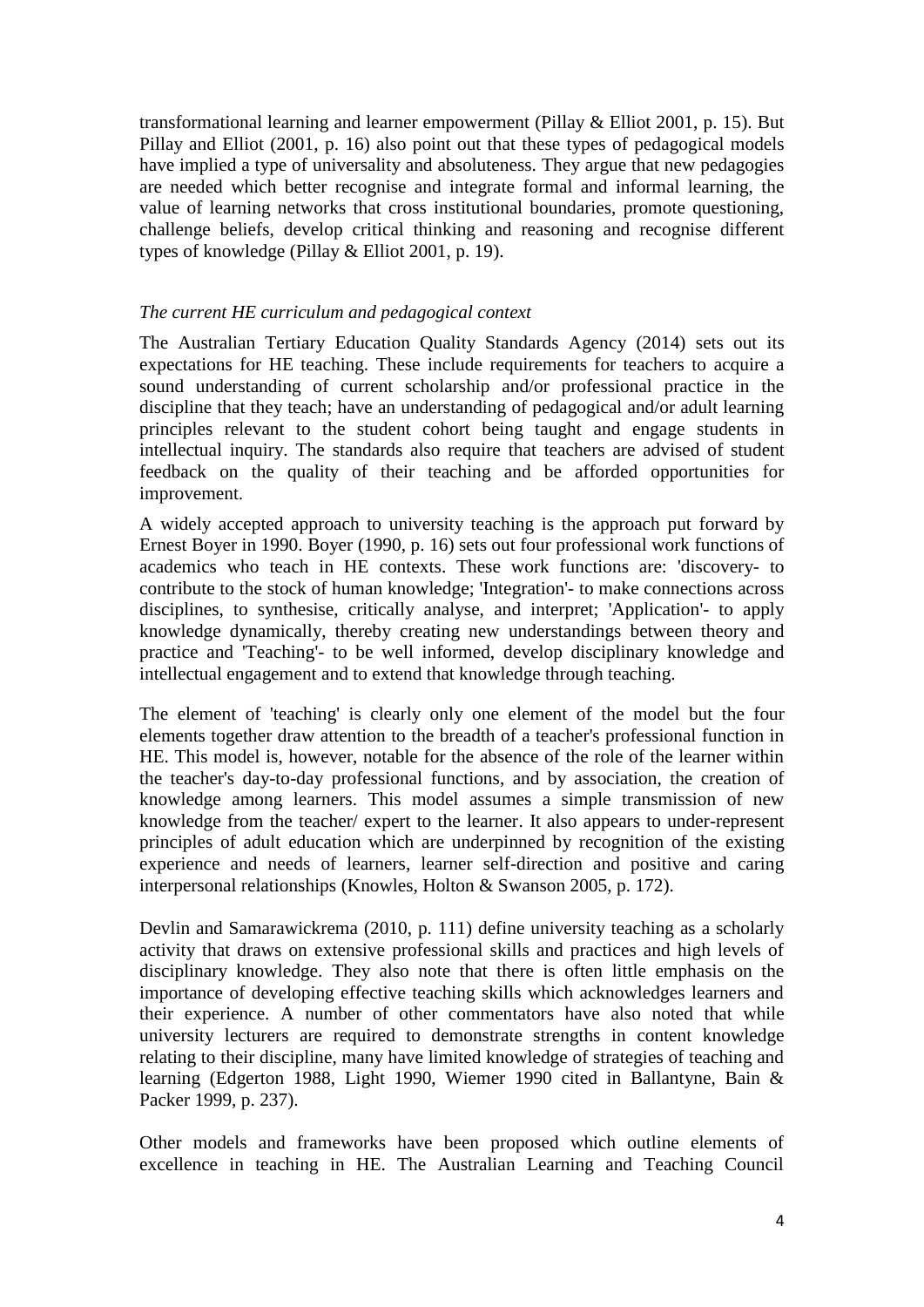(ALTC), for example, has proposed five key guiding principles which include, briefly, motivation of students, development of resources, respect and support and scholarly activity [\(Devlin & Samarawickrema 2010, p. 115\)](#page-9-11).

Brew [\(Williams, Goulding & Seddon 2013, p. 14\)](#page-9-4) notes that scholarship (teaching and learning) includes demonstrating current subject knowledge, keeping abreast of literature and research, encouraging students to think critically, engaging in professional practice where relevant and focussing on learning outcomes for students. Further, Wiemer (1990) notes that HE lecturers are sometimes labelled as lacking knowledge of theories of learning and teaching strategies which leads many teachers to teach as they were taught. This has been found to perpetuate traditional teaching methods which lack reflective practices in how to bring about high quality learning [\(Wentzel 1987 cited in Ballantyne, Bain & Packer 1999, p. 237\)](#page-9-12).

While the TEQSA standards are explicit, and various models of scholarship and teaching have been widely accepted or adopted, Devlin and Samarawickrema [\(2010,](#page-9-11)  [p. 115\)](#page-9-11) point out that there is no one articulated definition of what constitutes effective HE teaching.

### *The mixed sector pedagogical context*

Universities and VET have been traditionally anchored in knowledge arrangements that contain a legacy of distinctive, but not mutually exclusive, education missions. VET learning has been characterised by pedagogies which are dominated by training for building and developing manual skills whereas HE learning has been traditionally characterised by pedagogies which aim to develop 'mental skills' [\(Pardy & Seddon](#page-9-7)  [2011, p. 58\)](#page-9-7).

Williams, Goulding and Seddon [\(2013, p. 29\)](#page-9-4) have suggested that scholarly practice (synonymous with a HE pedagogy) in mixed-sector institutions is a hybrid of VET and HE institutions. In HE scholarly practice recognises the role of critical reflection, the need to situate scholarly practice within the literature and within a theoretical framework, and the need to integrate broader social and ethical issues. Williams, Goulding and Seddon [\(2013, p. 3\)](#page-9-4) note that 'scholarship' shares some distinguishing features with VET such as an applied orientation and an emphasis on industry focus and the scholarship of teaching and learning. This they suggest results in scholarly practice in mixed-sector contexts manifesting a distinctive identity, different from either VET or higher education [\(p. 3\)](#page-9-4)**.**

However, Moodie [\(cited in Williams, Goulding & Seddon 2013, p. 3\)](#page-9-4) notes that mixed-sector institutions often have difficulty in adequately addressing the scholarship requirements of higher education. This, Moodie suggests, is partly because 'there is no clear understanding of what such scholarship might be' (p.15). In their comparison of scholarly practice across the three tertiary education sectors Williams, Goulding and Seddon [\(2013, p. 23\)](#page-9-4) also find differences in the way knowledge is created and shared with the learner and with others. In VET organisations, teachers and trainers are expected to have attained the appropriate technical skills and knowledge of the subjects they are teaching and to maintain their knowledge of industry practices. This is essentially the 'knowledge' that teachers and trainers need and it is conceptually similar to the 'knowledge' required by university lecturers [\(Karmel cited in Wheelahan et al. 2012, p. 3\)](#page-9-13). They note that disciplinary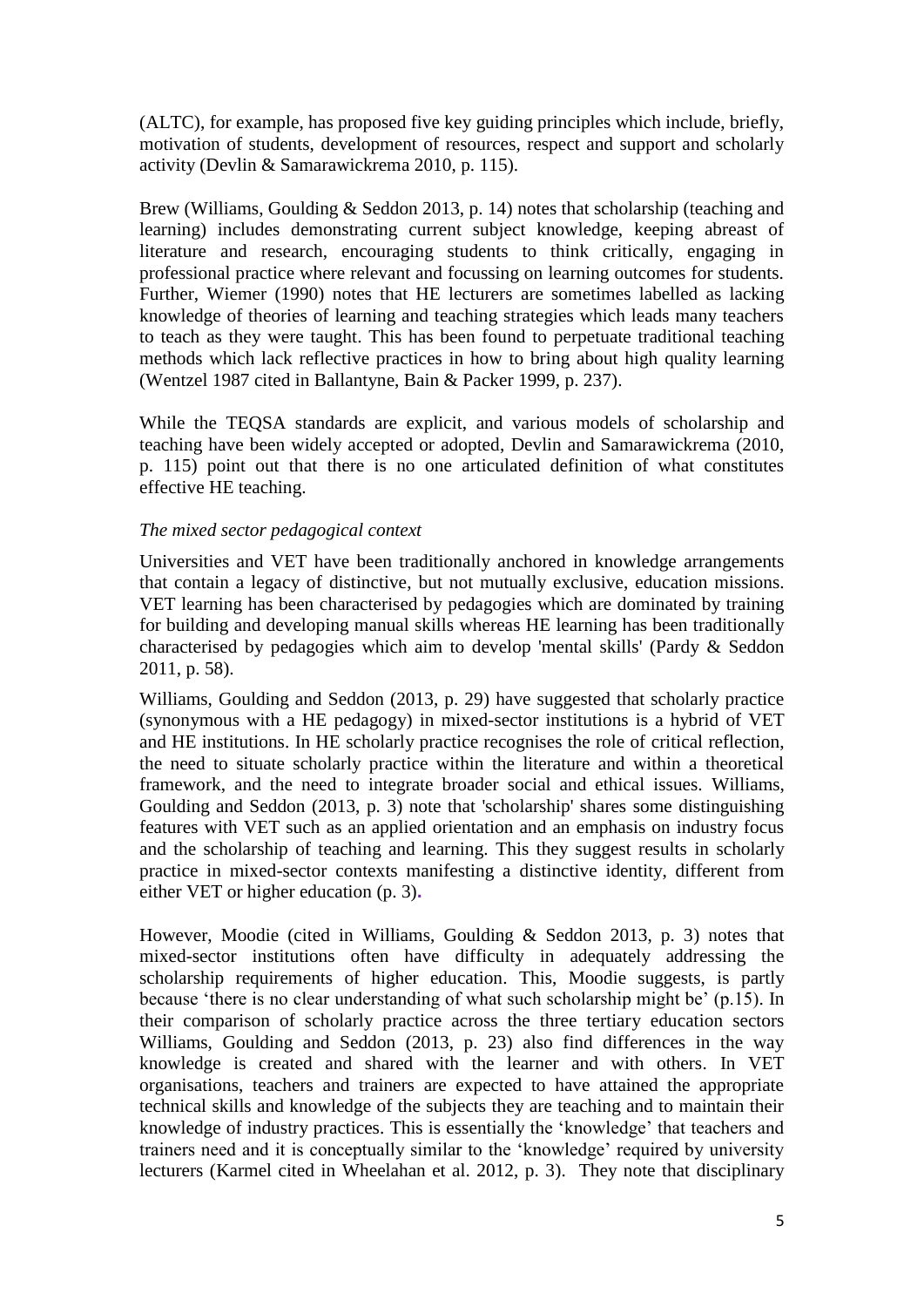knowledge in the mixed sector does not contribute widely to the knowledge building process. Workloads and a lack of resources and management support make scholarly practice, in the mixed sector, difficult and recognition of scholarly practice tends to be limited (p.24).

Teacher identity in the VET/ HE institutions has also been raised as a point of discussion by Wheelahan and colleagues in a previous study in 2012. They note that teachers in mixed sector institutions agree that '...their work is to teach in programs that incorporate both theory and practice'. They also point out that the curriculum generally defines the work of VET / HE teachers and in the way they understand their job. The way this is done is to begin with practical applications and then lead on to the incorporation of theoretical perspectives in later years of the degree'. This theorypractice approach was found to be a particular characteristic of teaching in HE in TAFE [\(Wheelahan et al. 2012, p. 29\)](#page-9-13).

In sum, Australian TAFE institutions, higher education teaching staff are reported to be left 'betwixt and between' as they straddle the two sectors [\(Kelly, Wheelahan &](#page-9-4)  [Billett 2009 cited in Williams, Goulding & Seddon 2013, p. 23\)](#page-9-4). They note that VET teachers' identities are being shaped by the epistemological, pedagogical, industrial and institutional conditions they experience in their work. They also note that higher education teachers in Australian TAFE institutes are organisationally located in a VET culture holding values incongruent with those underpinning higher education and that often management practices are not informed by understanding or insight into the work of higher education teachers [\(Williams, Goulding & Seddon 2013, p. 23\)](#page-9-4).

However, mixed-sector institutions are still in relatively early stages of development and further research is needed to better understand the scholarly practice of VET/ HE teachers and their affiliations with both HE and VET education traditions (Goulding & Seddon 2011 cited in Williams, Goulding and Seddon 2013, p.10). The research methods enabling data collection and analysis in the present study are outlined in the next section.

### **Methodology and Methods**

The study is underpinned by an interpretive research perspective. A range of documents related to HE delivery in TAFE NSW and VET were reviewed to identify evidence of explicit expectations of VET and HE teacher pedagogies and operating frameworks.

Semi- structured interviews were conducted with six TAFE NSW teachers who are currently teaching or who are involved with HE course and subject coordination in three degree programs delivered in TAFE NSW. The purpose of the interviews was to explore the perspectives and experiences of teachers and head teachers. Their direct experience was recorded and analysed. A number of key issues and themes concerning teaching, assessing, management and coordination roles were identified from within the transcriptions. The study is limited by the small number of participants and narrow range of HE courses included in this research design. Nevertheless the research design was thought to be adequate to provide sufficient information to enable discussion in alignment with current literature and make a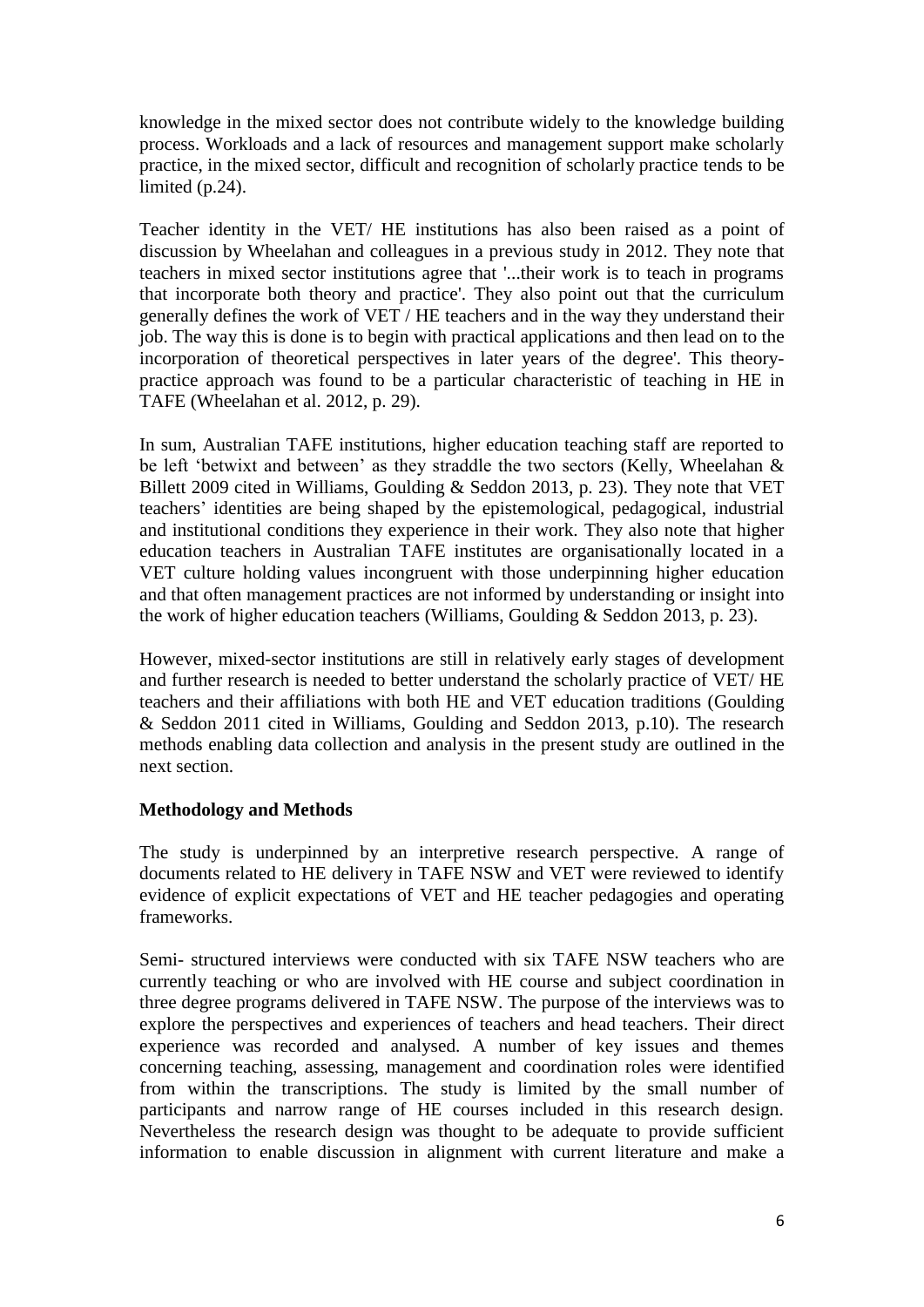contribution to answering the research questions guiding the study. Participants have been de-identified in discussion and quotes.

# **Findings and discussion**

A scan of TAFE NSW /HE staff related documents indicate that TAFE NSW / HE teachers are employed under the TAFE NSW teacher award. A framework has been developed for guiding the development of scholarly practice for teachers and the roles and responsibilities of teachers, managers and relevant committees in contributing to developing a VET/ HE scholarship [\(Technical and Further Education NSW 2012\)](#page-9-14). The framework is linked to the department's HE Strategic Plan which includes a goal to 'extend and enhance workforce capabilities' but does not indicate any specific expectations for the development of a distinctive HE pedagogy or functional role.

Interviews with a number of VET trained HE teachers indicated that they face a number of challenges with respect to course planning, delivery, student engagement and developing their own scholarly practices.

# *Pedagogical approaches-modifying delivery plans to suit the needs of a VET/HE student cohort*

In the early stages of implementation of HE courses in VET in NSW, it was largely assumed that VET teachers would adopt a traditional HE pedagogy in which transmission of knowledge is conducted mainly through formal lecture and student interaction in post lecture tutorials. But evidence from interviews suggests that most VET/ HE teachers are continuing to apply vocational training principles in their preparation, delivery and assessment.

During the first few weeks of delivery, several teachers find that they need to change their approaches to accommodate the needs of students who required a higher level interaction and support. Teachers mostly commenced with a formal HE pedagogical approach to planning, delivering and assessing. However, teachers find that some students are not able to adequately cope with, or adjust to, the formal lecture style delivery of HE course material. Additional explanations, advice and guidance is required during the allocated lecture time. Lectures become combined lectures and tutorials to both assist students and to enable teachers to move through the planned material each week. This strategy is working well for students and teachers. However, teachers note that to deploy a VET approach and pedagogy and, at the same time, maintain academic rigour, places enormous demands on teacher time and resources. Teachers note that such a delivery model reduces the time that can be allocated to other academic activities such as professional development. Teachers of one course also noted that assessment rubrics which have been provided by the partner university are challenging to interpret and implement in an effective way.

The complex nature and technical content of applied degrees is requiring a more integrated delivery of lecture and tutorial material. Often the same teacher teaches and then guides the tutorial material. Teachers feel that modes of HE teaching, characterised by the transmission of knowledge through lectures and separate discussion (reflective practice) in tutorials does not work well for HE students in TAFE Colleges. This is illustrated by teaching manager Peter: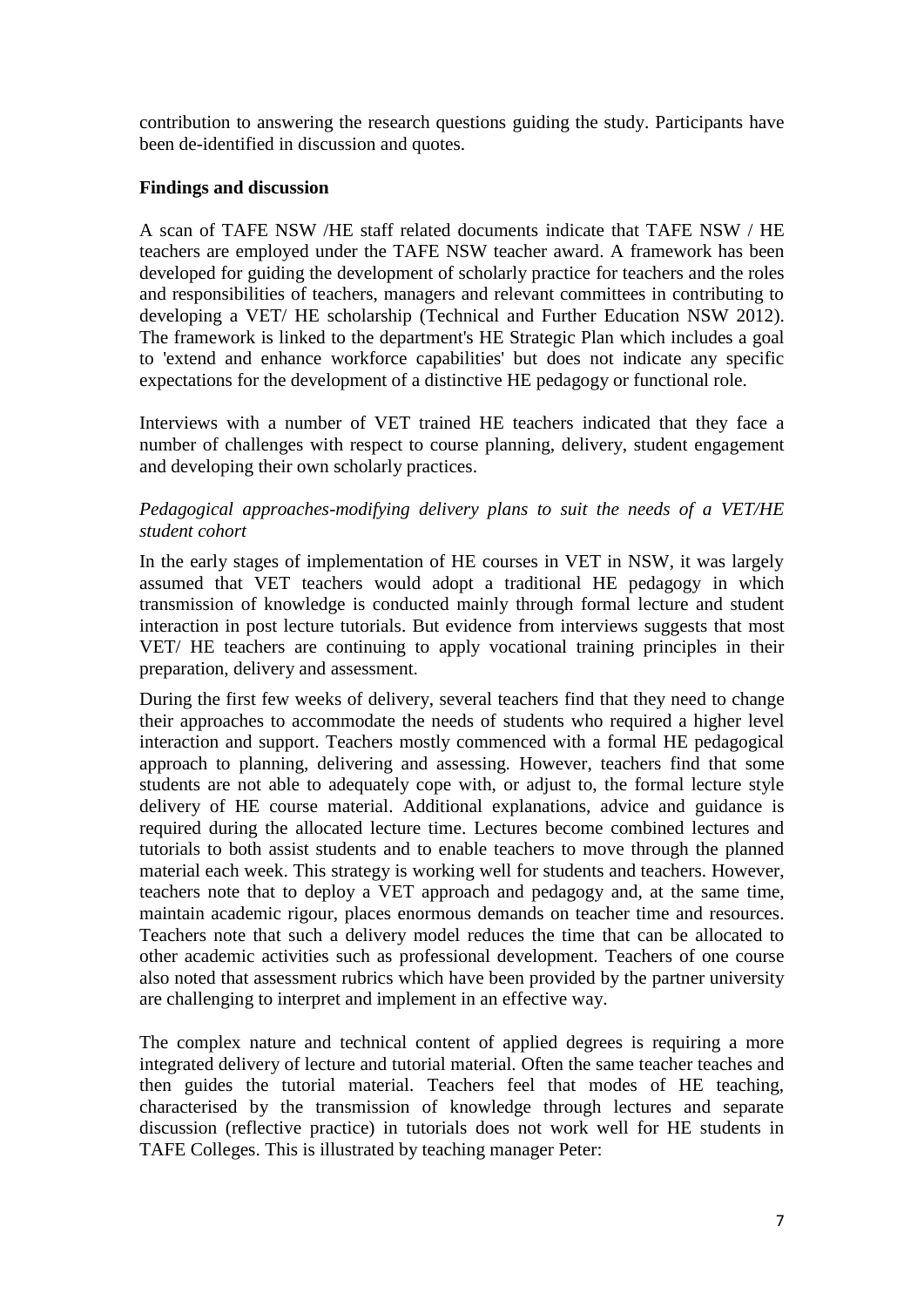*'We started with full lectures and full tutorials but now we fully blend delivery'*. *The material and the technology is complex so we need to check their* (student) *comprehension far more frequently within the lecture rather than wait for the tut...... also, I don't have enough time to plan a lecture and a tut'.* Peter

Also, Teacher Jill, points out that, she is aware that she retains a VET approach but she changes her expectations of students in her HE classes. Jill expects students to learn to apply critical thinking skills:

*'In discussions I ask different questions of my HE students. In VET classes I say 'this is a good way to do it'....in HE classes I say 'this is a good way to do it. Can you tell me why'?.* Jill.

The adopted model which combines lectures and tutorials is proving to be an effective delivery strategy for TAFE NSW, particularly in the early stages of delivery of HE courses. The smaller number of teachers teaching HE programs and the VET work load has, however, also meant that there are fewer opportunities for staff to form useful communities of practice through which to share current teaching. There are few opportunities for teachers to share assessment practices and to develop ongoing relationships to support their teaching practice and HE pedagogy. A VET trained teacher and manager in one mixed sector college notes the absence of either a formal or informal community of practice at her college:

*'In VET the community of practice supports our day-to-day learning. But there is none of this in HE. I asked for help in starting communities of practice two years ago but so far nothing....'. 'The best help so far is talking to Chris at MXU about subject assessment'.* Louise

#### *Student preparation for HE course participation*

VET/ HE teachers note that VET/ HE students are often not well prepared to participate at the required level in HE courses. A recent trend in VET colleges shows that many students prefer to move from school, or from a TAFE Certificate or Diploma level qualification, directly into a full bachelor degree program. Teachers note that many of these students have not yet acquired the competencies in academic reading, writing or numeracy to participate and perform at the expected level. As Teacher Heather, explains,

*'In our HE courses we need to allow students to lead conversations but students (in my courses) are just not well enough prepared...'*. Heather

The lack of student capacity in these areas often means that teachers need to again modify lecture material to include revision and tutorial activities to enable students to 'keep up' and progress through courses.

An individualised student centred pedagogical approach to teaching and learning aligns well with current commentary concerning the new VET/ HE teaching and learning context (for example Pillay and Elliot 2001 and others). But aligning HE pedagogical models with actual delivery and assessment practices appears to be a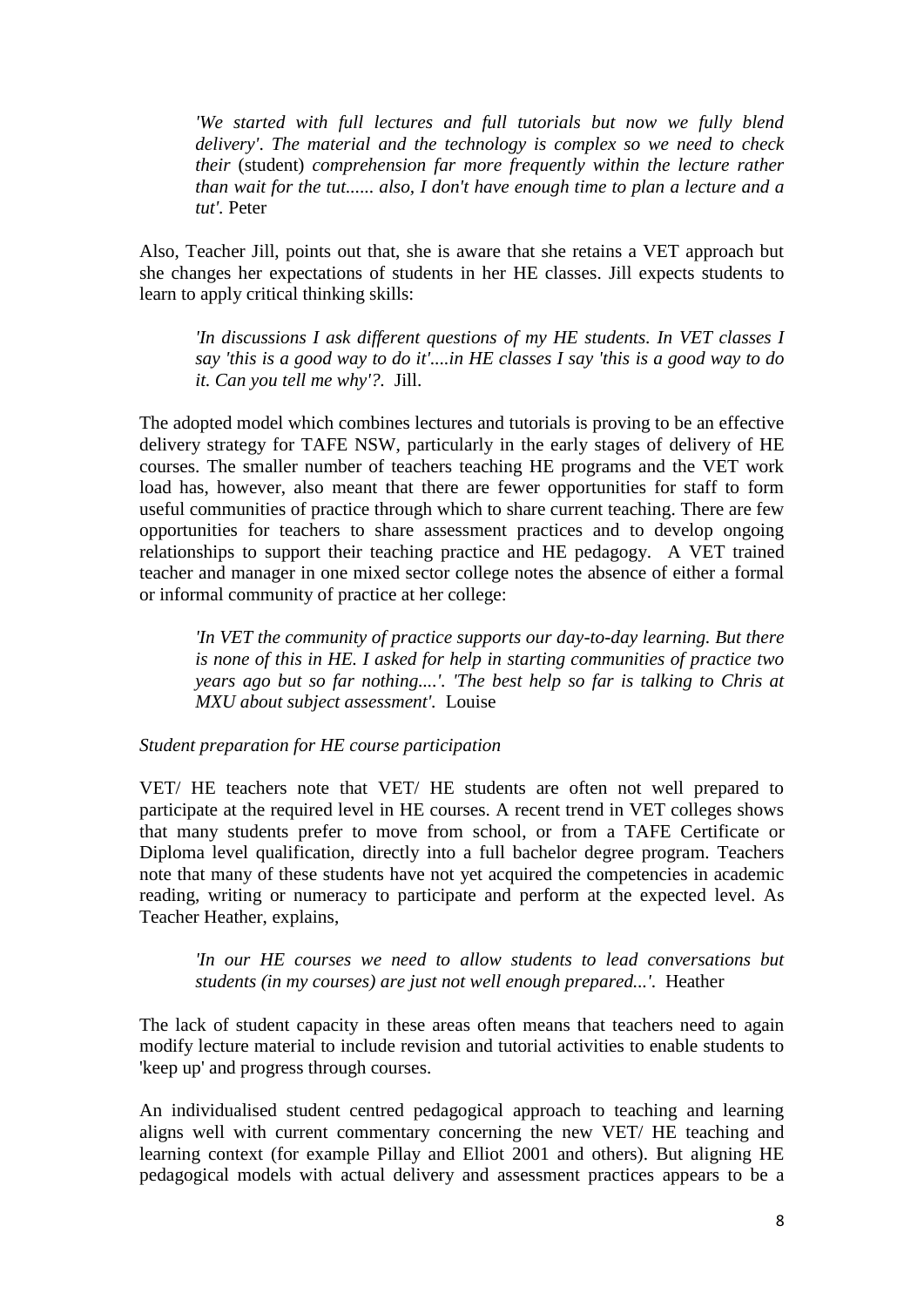difficult task for VET/ HE teachers. VET / HE teachers indicate that they are still in very early stages of developing their HE pedagogy. They also indicate that they need to support individual students more than they had initially anticipated. The practical content of the applied degrees has lead VET/ HE teachers in TAFE colleges to develop models of delivery and scholarly practice which includes elements of HE scholarship but largely resembles that of a typical VET teaching pedagogy. This supports Williams Goulding and Seddon's suggestion that the pedagogical and scholarly practice of mixed sector teachers appears as a type of hybrid of both traditional HE and VET pedagogy and practice.

This research project has also, incidentally, highlighted a need to better support VET/ HE learners, particularly in the first semesters of study, to navigate the HE context and adequately engage with HE material. This aligns well Torenbeek, Jansen & Hofman's [\(2011, p. 663\)](#page-9-15) study in which they found that some first year students perform better when a more structured, teacher centred approach is applied in the first few weeks of study. This then highlights the need to place the students' learning needs more firmly at the centre of a VET/HE pedagogical model and to recognise the need for HE teachers to apply pedagogically sound teaching techniques to foster student learning. This is different to where the student, as learner, currently appears in some models of HE pedagogy and scholarship in the academy.

Overall analysis of interviews indicates that VET teachers feel they have not yet been afforded sufficient practical guidance on how to teach in the HE environment. However, despite the challenges and time constraints, teachers and managers interviewed note that their VET training approaches, which focus on small class groups and an individualised and largely structured teaching methods, are working well for the cohorts of students in HE courses and, at this stage, they will continue to deploy these strategies for HE delivery.

### **Conclusion**

The research project has highlighted recent commentary on the emergence of HE in VET organisations. The pedagogic frameworks emerging in the new VET/HE context appear to be effectively combining useful elements of traditional VET and HE pedagogies. The pedagogical approaches are designed to equip learners with the types of skills described by Pillay and Elliot [\(2001\)](#page-9-5) that would be needed for learners to operate effectively within the dynamic and interrelated new world order. This research project has set out a number of issues that need to be considered and examples of challenges for teachers and managers which need to be navigated to bring about an effective learning experience for VET/ HE students. These include the development of a pedagogical framework that can support teachers to operate in ways which allow flexibility and adaptability and incorporate a balanced mix of practical skills development and critical thinking among learners and a framework for scholarship and mechanisms for coping with change in teaching and learning. This research project has enabled a questioning of current HE pedagogical models and their relevance to the VET/HE mixed sector context. It has highlighted a range of opportunities for better understanding the delivery and management of HE programs within the VET context and how to sustain this new educational construct. The research shows that the actual TAFE/HE teaching pedagogy leans strongly towards a traditional VET/TAFE pedagogy incorporating a modified lecture with high levels of